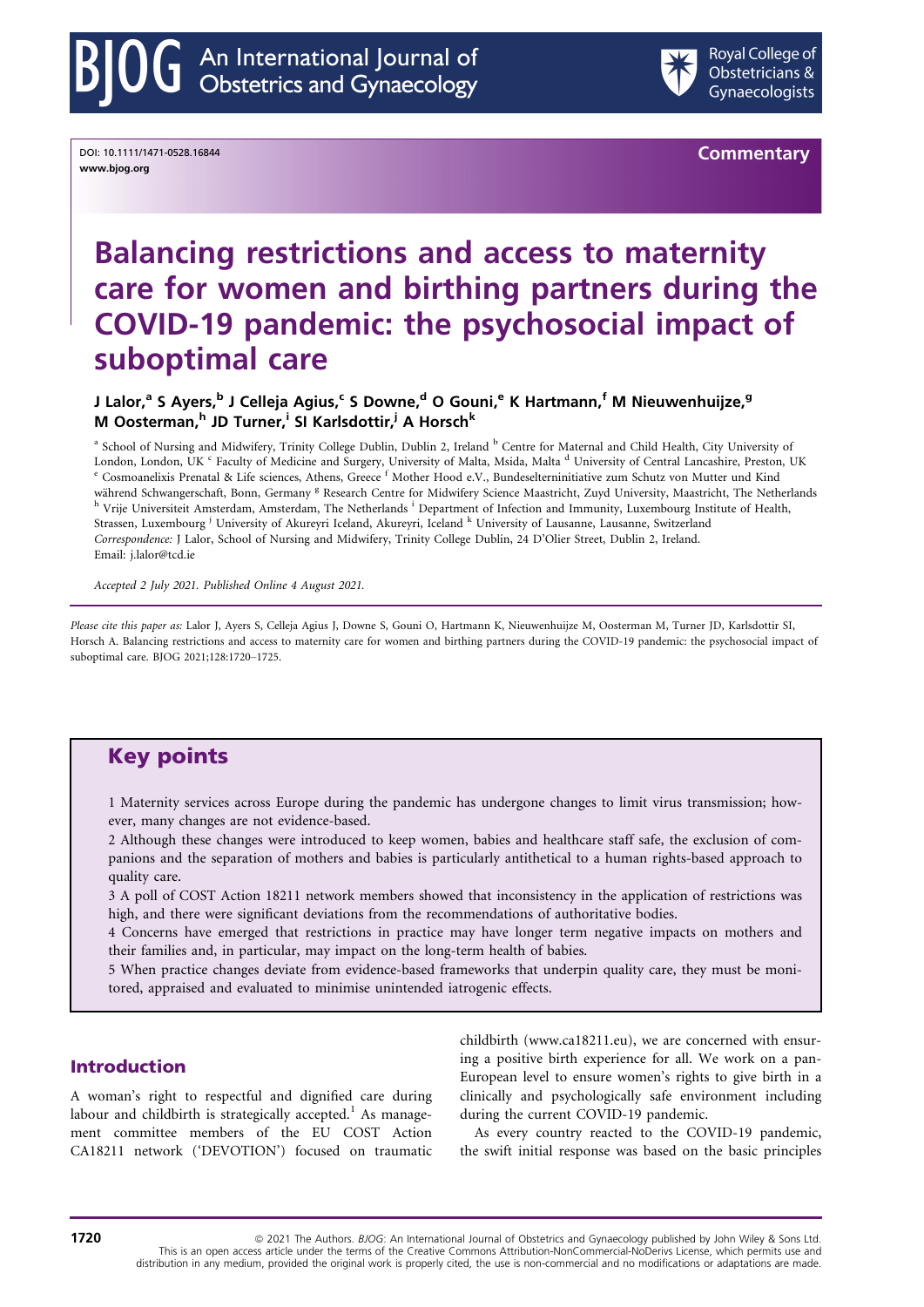of infection control, intended to protect all citizens. However, many governments and healthcare workers acted independently, as they waited for emerging evidence and detailed guidance from authoritative organisations and professional bodies to inform appropriate action. The emerging guidance was quickly changing, with fundamental differences in the recommendations of key international bodies, such as the World Health Organization (WHO), Royal College of Obstetricians and Gynaecologists (RCOG), American College of Obstetricians and Gynecologists (ACOG), and Royal College of Midwives (RCM).

While grappling with the public health crisis, many institutional settings imposed significant restrictions on key aspects of maternity services, such as prohibiting a birth companion in labour, placing limitations on breastfeeding, and reducing the contact between a mother and her baby.<sup>2</sup> Although these interventions were introduced to keep women, babies and healthcare staff safe, excluding companions and separating mothers from their babies are particularly antithetical to a human rights-based approach to quality care. Questions are now being raised about the appropriate balance between infection control and optimal maternity care, particularly in terms of the longer term clinical and psychosocial consequences for the mother, her baby and the family. Women are reporting negative consequences of reduced access to professional care, and of increased interventions, designed to reduce infection risk but associated with increased levels of iatrogenic harm.<sup>2</sup>

Accounts of restrictions have fuelled fear for some women, especially in the absence of good quality information from official sources, and in the context of alarming social media comments. As a consequence, reports have emerged that substantial minorities of women across Europe have not been accessing publicly provided maternity services, either because they are no longer on offer, or for fear of infection, or because they do not want to be isolated and separated from their accompanying partner. In some cases, this has widened the gap in health equality: where affordable, private consultations were booked and in other cases services have not been accessed at all by some women. Antenatal and childbirth classes were replaced with virtual formats, excluding women without appropriate devices or broadband.<sup>3</sup>

Women having ultrasound screening had to come alone, facing the possible diagnosis of a fetal anomaly, or even of intra-uterine death, alone. Serious limitations were placed on community services, such as support for breastfeeding. Midwives involved in parentcraft were transferred to public health departments to assist in contact-tracing, implying that their support services to women at this critical time was not essential. Examples of the reorganisation of care from home or birth centres to hospital settings have been seen, as a perception emerged that community care was less safe.

Maternity care during the COVID-19 pandemic

## Mapping the European response

In response to these issues, the COST Action CA18211 network undertook a poll of network members, operationalised at a virtual meeting of the network on 25 and 26 November 2021, to explore the situation of maternity care provision in Europe. There were 88 clinicians and researchers from 32 participating countries, representing different disciplines, such as midwifery, obstetrics, nursing, psychology, psychiatry, biology, as well as members of lay advocacy groups. One session focused on the impact of COVID-19 on maternity care: representatives from 11 countries gave presentations and members from 23 countries added information via the chat. Variations in maternity care and restrictions between and within countries were highlighted. Key themes are outlined in Table 1.

These responses illustrate that inconsistency in the application of restrictions was high and that there were significant deviations from the recommendations of authoritative bodies, such as the WHO, $3 \text{ RCOG}^4$  and RCM.<sup>5</sup> Most consistently, the restrictions excluded birth companions to various degrees, and women were separated from their babies or had significant limitations placed on the level of contact they could have if their baby was in the NICU. Some COST Action CA18211 network respondents were particularly concerned that locally applied restrictions deviated from international guidance (in the absence of evidence to support such restrictions) and also that some services were reporting an increase (without evidence of clinical indication) in interventions, such as induction of labour, and caesarean section rates. Others reported an increase in unplanned out-of-hospital births, as women were delaying coming to hospital. Finally, a recent meta-analysis showed that global maternal and fetal outcomes have worsened since the beginning of the pandemic, e.g. the rate of stillbirths increased by 28%.<sup>6</sup>

What is evident from this network internal poll is that despite the lack of evidence to justify severe restrictions, these were continuing in many maternity services, even though emerging research confirms they are not necessary or helpful to protect mothers, babies and healthcare staff from transmission of the virus. Such restrictions may contribute to an environment in which women may be more at risk of experiencing a traumatic birth, and raise questions about the extent to which women are exposed to human rights violations due to the continued implementation of potentially harmful practices. Data from a systematic review and meta-analysis<sup>6</sup> show that rates of perinatal mental health disorders such as anxiety and depression have been higher during the pandemic and may be partially attributable to modifications to maternity services. The  $MBRRACE-UK$  rapid report<sup>7</sup> highlighted two instances where women died by suicide after referrals to perinatal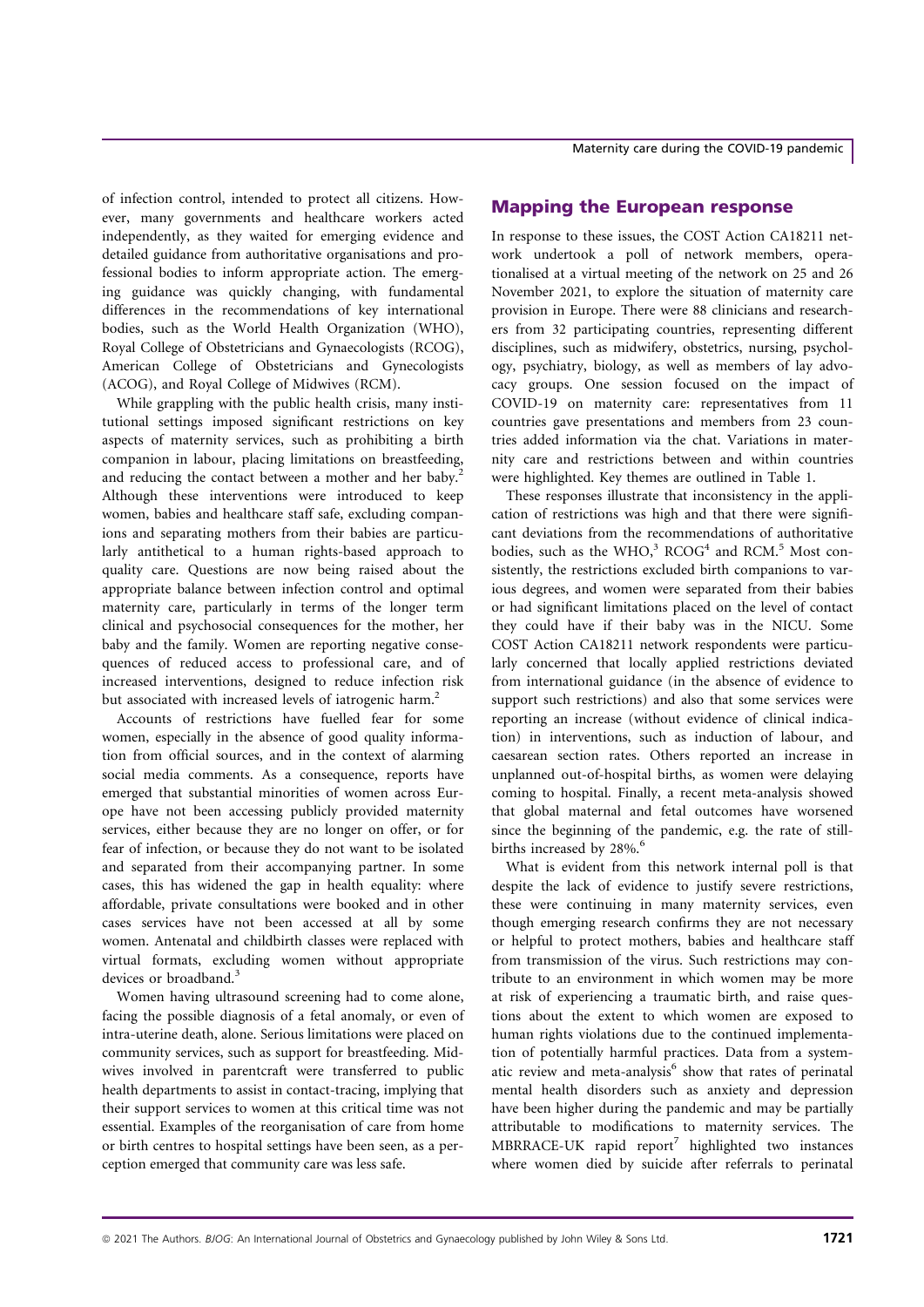## Lalor et al.

## Table 1. Key practice changes in 32 European countries

| <b>Key practice</b><br>change            | No. of countries with a<br>practice change                                                                                                    | <b>Comments</b>                                                                                                                                                                                                                                                                                                            | <b>International Guidance</b><br><b>WHO or ROCG/RCM</b>                                                                                                                                                                                    | Countries aligned with<br>International guidance                                                                                                                                                                                                                                                                                                |
|------------------------------------------|-----------------------------------------------------------------------------------------------------------------------------------------------|----------------------------------------------------------------------------------------------------------------------------------------------------------------------------------------------------------------------------------------------------------------------------------------------------------------------------|--------------------------------------------------------------------------------------------------------------------------------------------------------------------------------------------------------------------------------------------|-------------------------------------------------------------------------------------------------------------------------------------------------------------------------------------------------------------------------------------------------------------------------------------------------------------------------------------------------|
| Companionship                            | 32/32<br>All countries had some<br>limitations on antenatal<br>visits, attending<br>ultrasound,<br>companionship for birth<br>and postnatally | Cyprus-'we have good<br>protocols that align with<br>WHO-but no one follows<br>them'<br><b>Malta</b> —'partners are only<br>allowed in (to birthing suite)<br>during established labour<br>and must have had a swab<br>in the last 48 hours'<br><b>Estonia</b> —'no visitors are<br>permitted in the postpartum<br>period' | All women have the right<br>to a safe and positive<br>childbirth experience,<br>whether or not they<br>have C-19- this includes<br>'a companion of choice'<br>(WHO)                                                                        | Iceland was most closely<br>aligned with WHO guidance<br>-the significant practice<br>change was the exclusion of<br>the partner from the<br>ultrasound examination to<br>protect staff with specialised<br>skills<br>31/32 countries had an<br>increase in virtual visits and<br>women attending face to<br>face appointments<br>unaccompanied |
| Breastfeeding                            | Difficult to ascertain                                                                                                                        | <b>Cyprus</b> —'parents need to<br>wear masks but<br>breastfeeding is supported if<br>the baby is positive he/she<br>stays with mother, if the<br>baby is negative they are<br>separated and the midwives<br>feed the baby with breast<br>milk/formula'                                                                    | Women and their families<br>should be informed that<br>infection with COVID-19<br>is not a contraindication<br>to breastfeeding.<br>(RCOG/RCM)                                                                                             | It seems that support for<br>breastfeeding is present, but<br>how this is done varies at a<br>local level                                                                                                                                                                                                                                       |
| Mother/baby<br>separation<br>after birth | Difficult to ascertain                                                                                                                        | <b>Slovakia</b> —'mothers are<br>tested for C-19 before birth,<br>mothers and infants are<br>separated after birth'<br>Czech Republic-'mothers<br>and babies are separated if<br>mother is C-19 positive,<br>depends on whether the<br>unit can offer a separate<br>quarantine room or not'                                | Women and their healthy<br>babies should remain<br>together in the<br>immediate postpartum<br>period, if they do not<br>otherwise require<br>maternal critical care or<br>neonatal care. (RCOG/<br>RCM)                                    | It seems all countries are<br>offering skin-to skin contact<br>after birth, and separation is<br>based on the need for<br>maternal or neonatal care                                                                                                                                                                                             |
| Visiting the<br>postpartum<br>period     | 30/32                                                                                                                                         | Sweden-'partners are not<br>allowed to accompany<br>women to the postnatal<br>wards'<br><b>Ireland</b> —'first wave no<br>partners could visit NICU<br>mothers are permitted to<br>visit 15 mins a day'<br>Poland-'often parents of<br>premature babies cannot<br>visit them for weeks'                                    | National guidance applies<br>in terms of the models<br>of care in place                                                                                                                                                                    | Where access to postnatal<br>wards is restricted it seems<br>early discharge home was<br>seen as an alternative for<br>most countries. It seems<br>when the baby has to<br>receive neonatal care<br>visiting restrictions can be<br>particularly severe and<br>prolonged                                                                        |
| Mask-wearing<br>in labour                | 3/32                                                                                                                                          | Luxembourg-'every<br>woman has to wear a mask<br>during labour even in the<br>second stage'<br><b>Estonia</b> -'the companion<br>must wear a mask at all<br>times (in delivery suite)'<br>Malta-'mothers need to<br>have a swab within last<br>48 hours, otherwise treated                                                 | Guidance refers to<br>national policies on<br>wearing face masks.<br>However, overall the<br>quidance is towards the<br>wearing of appropriate<br>PPE by staff and once<br>the woman is in an<br>isolation room she can<br>remove her mask |                                                                                                                                                                                                                                                                                                                                                 |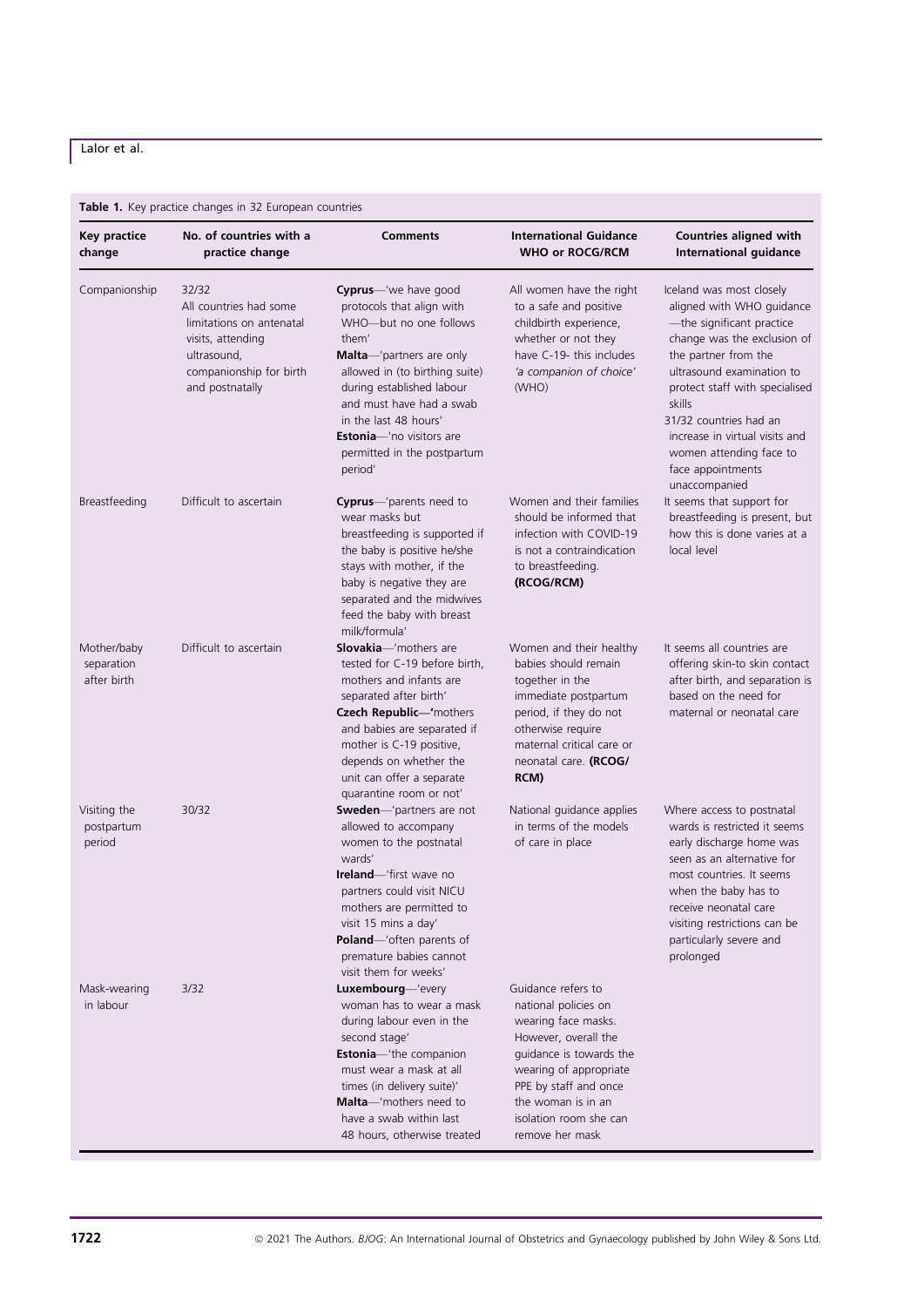#### Maternity care during the COVID-19 pandemic

| Key practice               | No. of countries with a | <b>Comments</b>                                                                                                                                                                                                        | <b>International Guidance</b> | Countries aligned with                                                                                                                                                                         |
|----------------------------|-------------------------|------------------------------------------------------------------------------------------------------------------------------------------------------------------------------------------------------------------------|-------------------------------|------------------------------------------------------------------------------------------------------------------------------------------------------------------------------------------------|
| change                     | practice change         |                                                                                                                                                                                                                        | <b>WHO or ROCG/RCM</b>        | International quidance                                                                                                                                                                         |
| Impact on<br>interventions | 32/32                   | as C-19 positive and have<br>to labour with a mask'<br><b>Turkey</b> —'demands for<br>caesarean section increased.<br>More women arrived in<br>active labour and the<br>number of out-of-hospital<br>births increased' |                               | All countries experienced<br>practice changes from<br>antenatal visits, to rules<br>around companionship and<br>access to mother and baby<br>in the postnatal period or to<br>baby in the NICU |

Thirty-two countries\* were represented and contributed to the chat on practice changes in their country in maternity care in wave 1 of the C-19 pandemic. These findings are not definitive. In addition, the variation between local and regional practices within countries is so wide that ascertaining a definitive description of the changes is not feasible.

\*Albania, Austria, Belgium, Bosnia Herzegovina, Croatia, Cyprus, Czech Republic, Denmark, Estonia, France, Germany, Greece, Iceland, Ireland, Israel, Italy, Lithuania, Luxembourg, Malta, Netherlands, North Macedonia, Norway, Poland, Romania, Serbia, Slovakia, Slovenia, Spain, Sweden, Switzerland, Turkey, United Kingdom.

mental health teams were refused or delayed because of restrictions related to COVID-19.

Furthermore, the restrictions may lead maternity staff to engage in clinical practices in direct contravention with evidence, professional recommendations or deeply held ethical or moral beliefs and values, as services attempt to control the risk of Covid-19 infection. These changes in clinical practice may result in increasing levels of occupational moral injury, making staff more vulnerable to mental health problems. This may lead to reduced working hours and increased turnover, and may adversely impact service user care.<sup>8</sup>

## Getting the balance right

Given the scale and scope of the restrictions that have been imposed across maternity care facilities, it is important now more than ever to ensure that authoritative guidelines are evidence-based and that restrictions in practice are appropriately aligned to evidence-based policy recommendations. To enable this to happen, 'new' approaches to care during a pandemic crisis must be delivered within a quality framework, founded on evidence and analysis of the potential unintended consequences. The current guidance from the WHO<sup>3,9</sup> continues to emphasise that quality care includes ensuring a woman's right to a safe and positive childbirth experience. When practice changes deviate from evidencebased frameworks that underpin quality care they must be monitored, appraised and evaluated to minimise unintended iatrogenic effects.

The COVID-19 pandemic continues with new variants of the virus, resulting in increasing infection rates and hospital admissions. However, as more evidence has emerged relating to COVID-19 and pregnancy and newborn care, evidence-based principles to ensure equitable, safe, effective, quality maternal and newborn care in a pandemic have been developed by a group of midwifery professors in the UK. These clearly outline that care providers must:

- 1 Continue to provide evidence-based, equitable, safe, compassionate and respectful care for physical and mental health, wherever and whenever care takes place, by remote access if necessary
- 2 Protect the human rights of women and newborn infants, as far as possible
- 3 Ensure strict hygiene measures and social distancing when possible
- 4 Follow national guidance on use of personal protective equipment (PPE)
- 5 Ensure birth companionship
- 6 Prevent unnecessary interventions
- 7 Do not separate a woman from her newborn infant(s) unless absolutely necessary
- 8 Promote and support breastfeeding
- 9 Protect and support staff, including their mental health needs [5, p. 5]

## Why getting it right is particularly important for maternity care

Unlike trauma during other life periods, the perinatal period is particularly crucial, as it affects not only the mothers but also their neonates, birth companions and families. Some events during pregnancy, labour, birth and the early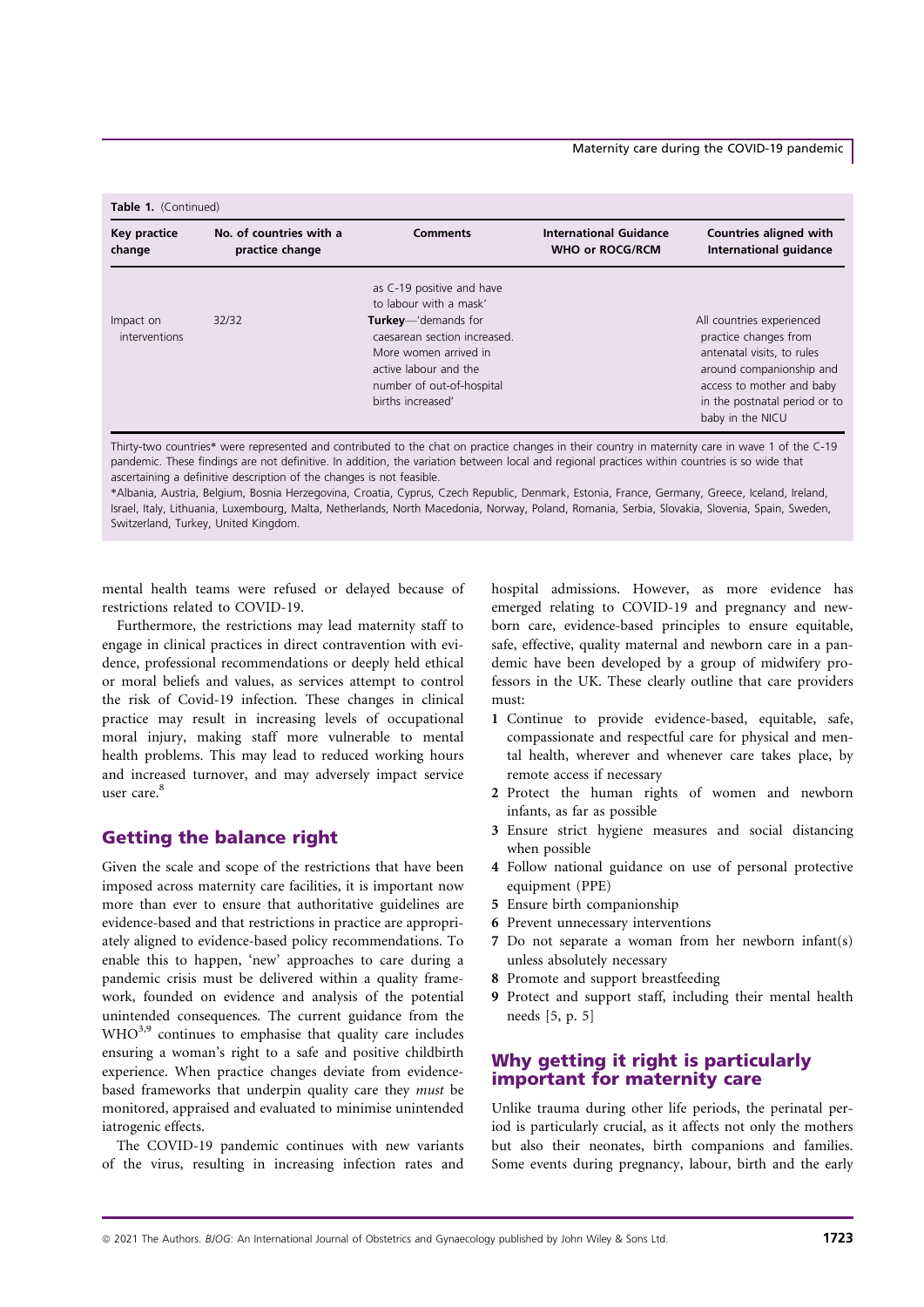## Lalor et al.

life period appear to have exaggerated lifelong consequences. There is now strong evidence that short, highly stressful exposures that last for weeks are enough to set some individuals on such a negative trajectory and emerging evidence that the COVID-19 pandemic has increased significantly levels of maternal stress for some women during late pregnancy and the immediate postpartum period in a manner reminiscent to the 1998 Quebec Ice Storm; 20 years later, children exposed either in the immediate antenatal period, through chaotic intrapartum maternity care or immediately postpartum, had altered metabolic parameters (body mass index [BMI], insulin resistance) and increased HPA axis reactivity (indicator of increased levels of stress).<sup>10</sup> Furthermore, the mother–infant bond is established in the immediate postpartum period, and any negative psychological or psychosocial event may alter this bond, as well as early interactions and parenting.<sup>11,12</sup> Evidence is growing that maternal perinatal stress has thus long-term impacts on aspects of child development and health. The importance of this perinatal period for the lifelong health of the infant has been highlighted in a recent retrospective study: $13$  adults aged between 47 and 83 that were breastfed as children had a 12% lower chance of contracting COVID, whereas those exposed to maternal smoking around birth had a 20% higher risk of infection and 24% higher risk of hospitalisation due to COVID-19 after adjustment for later-life socio-economic and environmental factors.<sup>14</sup>

Extrapolation of these data to the current maternity care situation suggests that the actions taken to reduce risks due to COVID-19 may negatively impact maternal psychosocial functioning, early parenting and, consequently, child developmental outcomes. It is thus important to document these deviations from best practice, and to reverse them as soon as possible.

## Conclusion

Across Europe, commentators on the current pandemic have noted the critical need for health and social care providers to balance reduction of infection risk and loss of life with maintaining compassionate human relationships. The concerns within maternity care echo those in other areas. The difference in maternity care is the potential of 'just in case' interventions to have long-term, and even life-course, impacts on mother, baby and the wider family. Variation in maternity care policy or guidelines for practice at a country, regional or facility level cannot be justified. Variation in particular practices for particular women and pregnant people may be justified, but only in relation to their specific values, and clinical and psychological needs. It has been notable that variance from the evidence has disproportionately restricted human contact between pregnant and childbearing women and professionals, partners and

neonates (limiting social, emotional and informational support) and increased unnecessary or unwanted intervention (risking high levels of adverse psychological, physical and/ or emotional consequences). This raises serious questions about an underlying ethos of maternity care provision and how it should be reframed when services are rebuilt, once the pandemic is finally over.

#### Disclosures of interests

None declared. Completed disclosure of interest forms are available to view online as supporting information.

#### Contribution of authorship

JL and AH are Joint Senior Authors. All other authors contributed to planning and writing equally.

#### Details of ethics approval

None required.

#### Funding

Online Open publication funded by COST Action 18211.

#### Acknowledgements

All authors are members of the management committee of COST Action CA18211 and JL is the Action Chair. This commentary is based on contributions from members of the network. Open access funding provided by IReL.

#### Data availability

The data that support the findings of this study are available from the corresponding author upon reasonable request.

## **References**

- 1 Khosla R, Zampas C, Vogel JP, Bohren MA, Roseman M, Erdman JN. International human rights and the mistreatment of women during childbirth. Health Hum Rights 2016;18:131–43.
- 2 Topalidou A, Thomson G, Downe S. COVID-19 and maternal and infant health: are we getting the balance right? A rapid scoping review. Pract Midwife 2020;23:36–45.
- 3 Morano S, Calleja-Agius J. Giving birth and dying alone in hospital during the COVID-19 pandemic-a time for shifting paradigm towards continuity of care. J Perinat Med 2020;48:551–2.
- 4 WHO. Corona Virus Disease during Pregnancy and Childbirth. Geneva: WHO; 2020 [\[https://www.who.int/news-room/q-a-detail/](https://www.who.int/news-room/q-a-detail/coronavirus-disease-covid-19-pregnancy-and-childbirth) [coronavirus-disease-covid-19-pregnancy-and-childbirth\]](https://www.who.int/news-room/q-a-detail/coronavirus-disease-covid-19-pregnancy-and-childbirth). Accessed 1 February 2021.
- 5 RCOG guidelines. Coronavirus (COVID-19), pregnancy and women's health. 2020 [[https://www.rcog.org.uk/en/guidelines-research-service](https://www.rcog.org.uk/en/guidelines-research-services/coronavirus-covid-19-pregnancy-and-womens-health/) [s/coronavirus-covid-19-pregnancy-and-womens-health/](https://www.rcog.org.uk/en/guidelines-research-services/coronavirus-covid-19-pregnancy-and-womens-health/)]. Accessed 26 February 2021.
- 6 RCM. Guidance for provision of midwife-led settings and home birth in the evolving coronavirus (COVID-19) pandemic. 2020. [\[https://www.rcm.org.uk/media/3893/2020-04-17-guidance-for](http://www.rcm.org.uk/media/3893/2020-04-17-guidance-for-provision-of-midwife-led-settings.pdf)[provision-of-midwife-led-settings.pdf\]](http://www.rcm.org.uk/media/3893/2020-04-17-guidance-for-provision-of-midwife-led-settings.pdf). Accessed 5 January 2021.